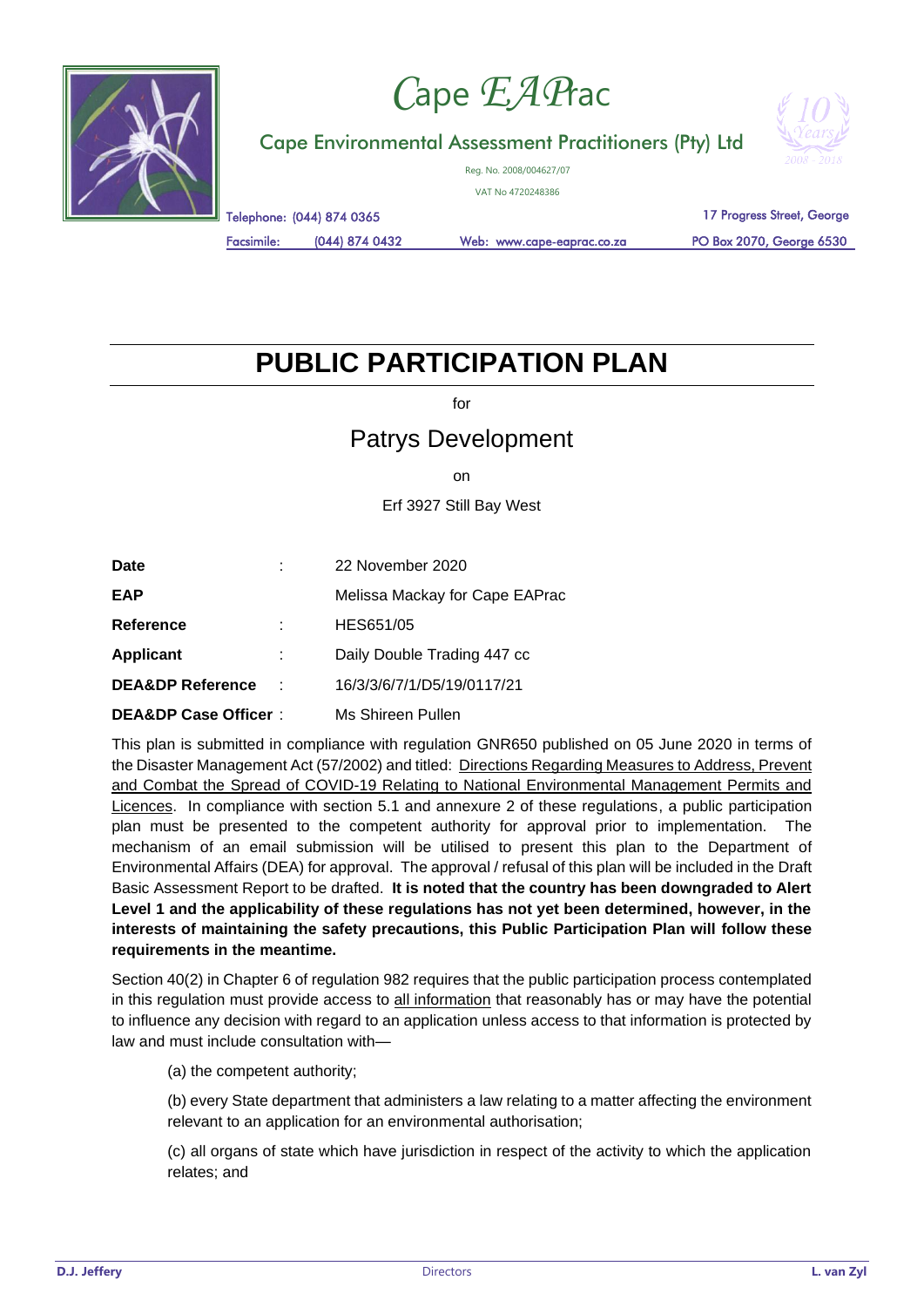(d) all potential, or, where relevant, registered interested and affected parties.

In order to comply with this requirement, the proposal is to provide all parties, listed in subsections a, b and c above, with full digital copies of the Draft Basic Assessment Report, Draft Environmental Management Programme and all specialist studies and plans. Such digital copies will be provided to the competent authority, organs of state and state departments on CD by post / courier.

In terms of point d above, all Interested & Affected Parties (I&APs) that are identified or register as part of the process will be provided access to the Draft BAR via the following:

- 1. The digital copy of the documentation that will be on the Cape EAPrac website and any other digital platform that is identified by Cape EAPrac or the recipients.
- 2. I&AP's that do not have access to digital platforms will be provided with printed hardcopies of the executive summary and any specialist reports that they may have interest in. Such copies will be provided by courier or postal service.
- 3. Potential and registered I&APs will be informed that copies of the documentation can be provided via postal or courier services.

Section 41 in Chapter 6 of regulation 982 details the public participation process that has to take place as part of an environmental process. The table below lists these requirements along with the proposed actions in order to comply with both section 41 in regulation 982 as well as well as section 5.1 and annexure 2 of regulation 660.

| <b>Regulated Requirement</b>                                                                                                                                                                                                                                                                                                                                                                                                                 | <b>Proposed Actions</b>                                                                                                                                                                                                         |  |  |
|----------------------------------------------------------------------------------------------------------------------------------------------------------------------------------------------------------------------------------------------------------------------------------------------------------------------------------------------------------------------------------------------------------------------------------------------|---------------------------------------------------------------------------------------------------------------------------------------------------------------------------------------------------------------------------------|--|--|
| (1) If the proponent is not the owner or person in control of<br>the land on which the activity is to be undertaken, the<br>proponent must, before applying for an environmental<br>authorisation in respect of such activity, obtain the written<br>consent of the landowner or person in control of the land to<br>undertake such activity on that land.<br>(2) Subregulation (1) does not apply in respect of-.<br>(a) linear activities; | The landowner is the applicant therefore this item is not<br>applicable. No deviation or additional actions in terms of<br>regulation 660 are required.                                                                         |  |  |
|                                                                                                                                                                                                                                                                                                                                                                                                                                              |                                                                                                                                                                                                                                 |  |  |
| The person conducting a public participation process must take into account any relevant guidelines applicable to public<br>participation as contemplated in section 24J of the Act and must give notice to all potential interested and affected parties<br>of an application or proposed application which is subjected to public participation by -                                                                                       |                                                                                                                                                                                                                                 |  |  |
| (a) fixing a notice board at a place conspicuous to and<br>accessible by the public at the boundary, on the fence or<br>along the corridor of -                                                                                                                                                                                                                                                                                              | Two site notices have been placed at the boundary of the<br>property and at the entrance to the shared access with the<br>neighbouring property. No deviation or additional actions in<br>terms of regulation 650 are required. |  |  |
| (i) the site where the activity to which the application or<br>proposed application relates is or is to be undertaken; and                                                                                                                                                                                                                                                                                                                   |                                                                                                                                                                                                                                 |  |  |
| (ii) any alternative site;                                                                                                                                                                                                                                                                                                                                                                                                                   |                                                                                                                                                                                                                                 |  |  |
| (b) giving written notice, in any of the manners provided for in section 47D of the Act, to -                                                                                                                                                                                                                                                                                                                                                |                                                                                                                                                                                                                                 |  |  |
| (i) the occupiers of the site and, if the proponent or applicant<br>is not the owner or person in control of the site on which the<br>activity is to be undertaken, the owner or person in control<br>of the site where the activity is or is to be undertaken or to<br>any alternative site where the activity is to be undertaken;                                                                                                         | There are no tenants on the affected property. No deviation<br>or additional actions in terms of regulation 650 are required.                                                                                                   |  |  |
| (ii) owners, persons in control of, and occupiers of land<br>adjacent to the site where the activity is or is to be                                                                                                                                                                                                                                                                                                                          | Owners of adjacent properties will be notified of this<br>environmental process and will be provided with digital                                                                                                               |  |  |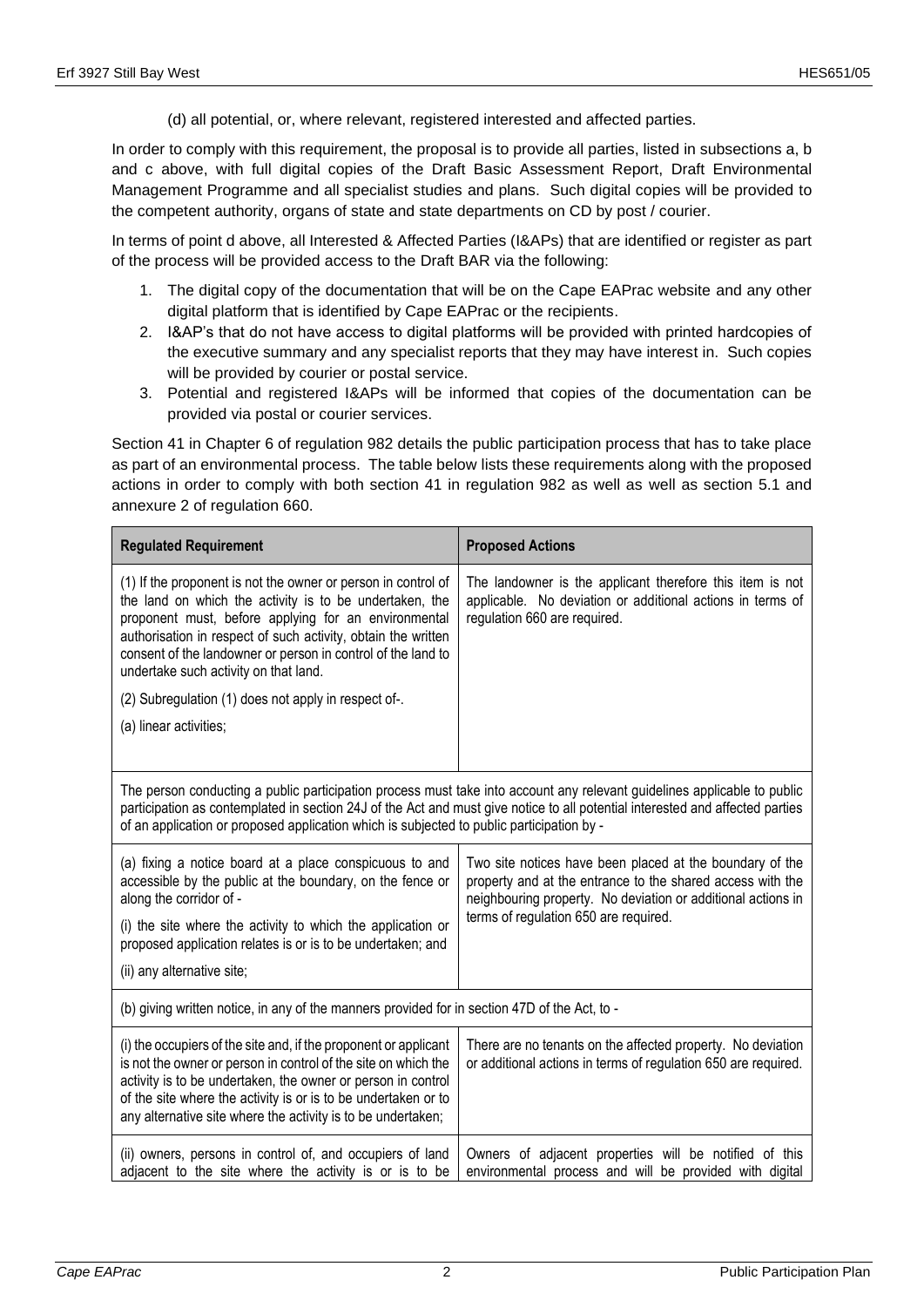| <b>Regulated Requirement</b>                                                                                                                                                                                                                                                                                                                                                                                                      | <b>Proposed Actions</b>                                                                                                                                                                                                                                                                           |
|-----------------------------------------------------------------------------------------------------------------------------------------------------------------------------------------------------------------------------------------------------------------------------------------------------------------------------------------------------------------------------------------------------------------------------------|---------------------------------------------------------------------------------------------------------------------------------------------------------------------------------------------------------------------------------------------------------------------------------------------------|
| undertaken or to any alternative site where the activity is to<br>be undertaken;                                                                                                                                                                                                                                                                                                                                                  | copies of the documents via postal or courier services<br>(where available), if they do not have access to online<br>platforms. Such owners have been requested to inform the<br>occupiers of the land of this environmental process and the<br>process to obtain copies of the relevant reports. |
| (iii) the municipal councillor of the ward in which the site or<br>alternative site is situated and any organisation of<br>ratepayers that represent the community in the area;                                                                                                                                                                                                                                                   | The ward councillor will be notified of this environmental<br>process and will be provided with a digital copy of the<br>documentation via postal or courier services.                                                                                                                            |
| (iv) the municipality which has jurisdiction in the area;                                                                                                                                                                                                                                                                                                                                                                         | The Hessequa Municipality (Planning and Technical<br>Services & Environmental) will be notified of this<br>environmental process and will be provided with digital<br>copies of all documentation via postal or courier service.                                                                  |
| (v) any organ of state having jurisdiction in respect of any<br>aspect of the activity; and                                                                                                                                                                                                                                                                                                                                       | All organs of state that have jurisdiction in respect of the<br>activity will be notified of this environmental process and will<br>be provided with digital copies of all documentation via postal<br>or courier service (where available).                                                      |
| (vi) any other party as required by the competent authority;                                                                                                                                                                                                                                                                                                                                                                      | DEA&DP will be given an opportunity to comment on the<br>Draft BAR and EMPr. Should they identify additional parties<br>that need to provide comment, copies of the documentation<br>and opportunity to comment will be provided to such parties.                                                 |
| (c) placing an advertisement in -                                                                                                                                                                                                                                                                                                                                                                                                 | An advert calling for registration of I&APs will be placed in                                                                                                                                                                                                                                     |
| (i) one local newspaper; or                                                                                                                                                                                                                                                                                                                                                                                                       | the Suid Kaap Forum which is the local newspaper.                                                                                                                                                                                                                                                 |
| (ii) any official Gazette that is published specifically for the<br>purpose of providing public notice of applications or other<br>submissions made in terms of these Regulations;                                                                                                                                                                                                                                                | There is currently no official Gazette that has been published<br>specifically for the purpose of providing public notice of<br>applications.                                                                                                                                                     |
| (d) placing an advertisement in at least one provincial<br>newspaper or national newspaper, if the activity has or may<br>have an impact that extends beyond the boundaries of the<br>metropolitan or district municipality in which it is or will be<br>undertaken: Provided that this paragraph need not be<br>complied with if an advertisement has been placed in an<br>official Gazette referred to in paragraph (c)(ii);and | Adverts will not be placed in provincial or national<br>newspapers, as the potential impacts will not extend beyond<br>the borders of the municipal area.                                                                                                                                         |
| (e) using reasonable alternative methods, as agreed to by<br>the competent authority, in those instances where a person<br>is desirous of but unable to participate in the process due<br>to -                                                                                                                                                                                                                                    | <b>Notifications</b><br>will<br>include<br>provision<br>alternative<br>for<br>engagement in the event of illiteracy, disability or any other<br>disadvantage. In such instances, Cape EAPrac will engage<br>with such individuals in such a manner as agreed on with the<br>competent authority.  |
| (i) illiteracy;                                                                                                                                                                                                                                                                                                                                                                                                                   | Given the location of the property and the type of landuse in<br>the area, there is an assumption that I&APs will have access<br>to email and digital communication mechanisms.                                                                                                                   |
| (ii) disability; or<br>(iii) any other disadvantage.                                                                                                                                                                                                                                                                                                                                                                              |                                                                                                                                                                                                                                                                                                   |
| (3) A notice, notice board or advertisement referred to in<br>subregulation (2) must -                                                                                                                                                                                                                                                                                                                                            | All notification and adverts will comply with this requirement.<br>No deviation or additional actions in terms of regulation 650<br>are required.                                                                                                                                                 |
| (a) give details of the application or proposed application<br>which is subjected to public participation; and                                                                                                                                                                                                                                                                                                                    |                                                                                                                                                                                                                                                                                                   |
| (b) state -                                                                                                                                                                                                                                                                                                                                                                                                                       |                                                                                                                                                                                                                                                                                                   |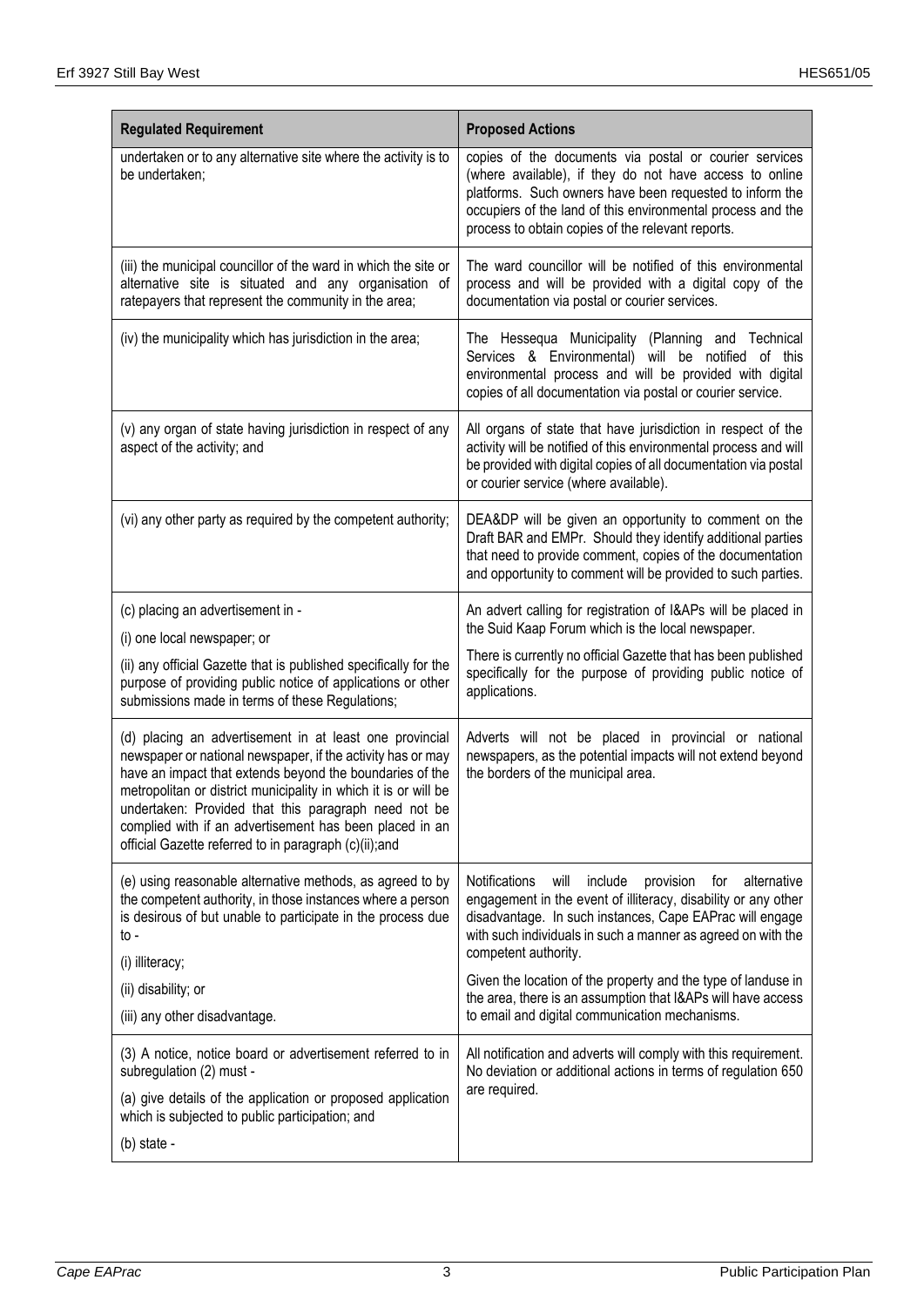| <b>Regulated Requirement</b>                                                                                                                                                                                                                                                                                                                                                                                      | <b>Proposed Actions</b>                                                                                                        |
|-------------------------------------------------------------------------------------------------------------------------------------------------------------------------------------------------------------------------------------------------------------------------------------------------------------------------------------------------------------------------------------------------------------------|--------------------------------------------------------------------------------------------------------------------------------|
| (i) whether basic assessment or S&EIR procedures are<br>being applied to the application;                                                                                                                                                                                                                                                                                                                         |                                                                                                                                |
| (ii) the nature and location of the activity to which the<br>application relates;                                                                                                                                                                                                                                                                                                                                 |                                                                                                                                |
| (iii) where further information on the application or<br>proposed application can be obtained; and                                                                                                                                                                                                                                                                                                                |                                                                                                                                |
| (iv) the manner in which and the person to whom<br>representations in respect of the application or proposed<br>application may be made.                                                                                                                                                                                                                                                                          |                                                                                                                                |
| (4) A notice board referred to in subregulation (2) must -                                                                                                                                                                                                                                                                                                                                                        | The notice board which has been placed on the site                                                                             |
| (a) be of a size at least 60cm by 42cm; and                                                                                                                                                                                                                                                                                                                                                                       | boundary complies with this requirement.                                                                                       |
| (b) display the required information in lettering and in a<br>format as may be determined by the competent authority.                                                                                                                                                                                                                                                                                             |                                                                                                                                |
| (5) Where public participation is conducted in terms of this<br>regulation for an application or proposed application,<br>subregulation (2)(a), (b), (c) and (d) need not be complied<br>with again during the additional public participation process<br>contemplated in regulations $19(1)(b)$ or $23(1)(b)$ or the<br>public participation process contemplated in regulation<br>21(2)(d), on condition that - | This will be complied with if final reports are produced later<br>in the environmental process.                                |
| (a) such process has been preceded by a public<br>participation process which included compliance with<br>subregulation $(2)(a)$ , $(b)$ , $(c)$ and $(d)$ ; and                                                                                                                                                                                                                                                  |                                                                                                                                |
| (b) written notice is given to registered interested and<br>affected parties regarding where the -                                                                                                                                                                                                                                                                                                                |                                                                                                                                |
| (i) revised basic assessment report or, EMPr or closure<br>plan, as contemplated in regulation 19(1)(b);                                                                                                                                                                                                                                                                                                          |                                                                                                                                |
| (ii) revised environmental impact report or EMPr as<br>contemplated in regulation 23(1)(b);or                                                                                                                                                                                                                                                                                                                     |                                                                                                                                |
| (iii) environmental impact report and EMPr as contemplated<br>in regulation $21(2)(d)$ ;                                                                                                                                                                                                                                                                                                                          |                                                                                                                                |
| may be obtained, the manner in which and the person to<br>whom representations on these reports or plans may be<br>made and the date on which such representations are due.                                                                                                                                                                                                                                       |                                                                                                                                |
| (6) When complying with this regulation, the person<br>conducting the public participation process must ensure<br>that -                                                                                                                                                                                                                                                                                          | All reports that are submitted to the competent authority will<br>be subject to a public participation process. These include: |
| (a) information containing all relevant facts in respect of the<br>application or proposed application is made available to<br>potential interested and affected parties; and                                                                                                                                                                                                                                     | Draft Basic Assessment Report<br>Draft EMPr<br>All specialist reports that form part of this<br>environmental process.         |
| (b) participation by potential or registered interested and<br>affected parties is facilitated in such a manner that all<br>potential or registered interested and affected parties are<br>provided with a reasonable opportunity to comment on the<br>application or proposed application.                                                                                                                       |                                                                                                                                |
| (7) Where an environmental authorisation is required in<br>terms of these Regulations and an authorisation, permit or<br>licence is required in terms of a specific environmental                                                                                                                                                                                                                                 |                                                                                                                                |